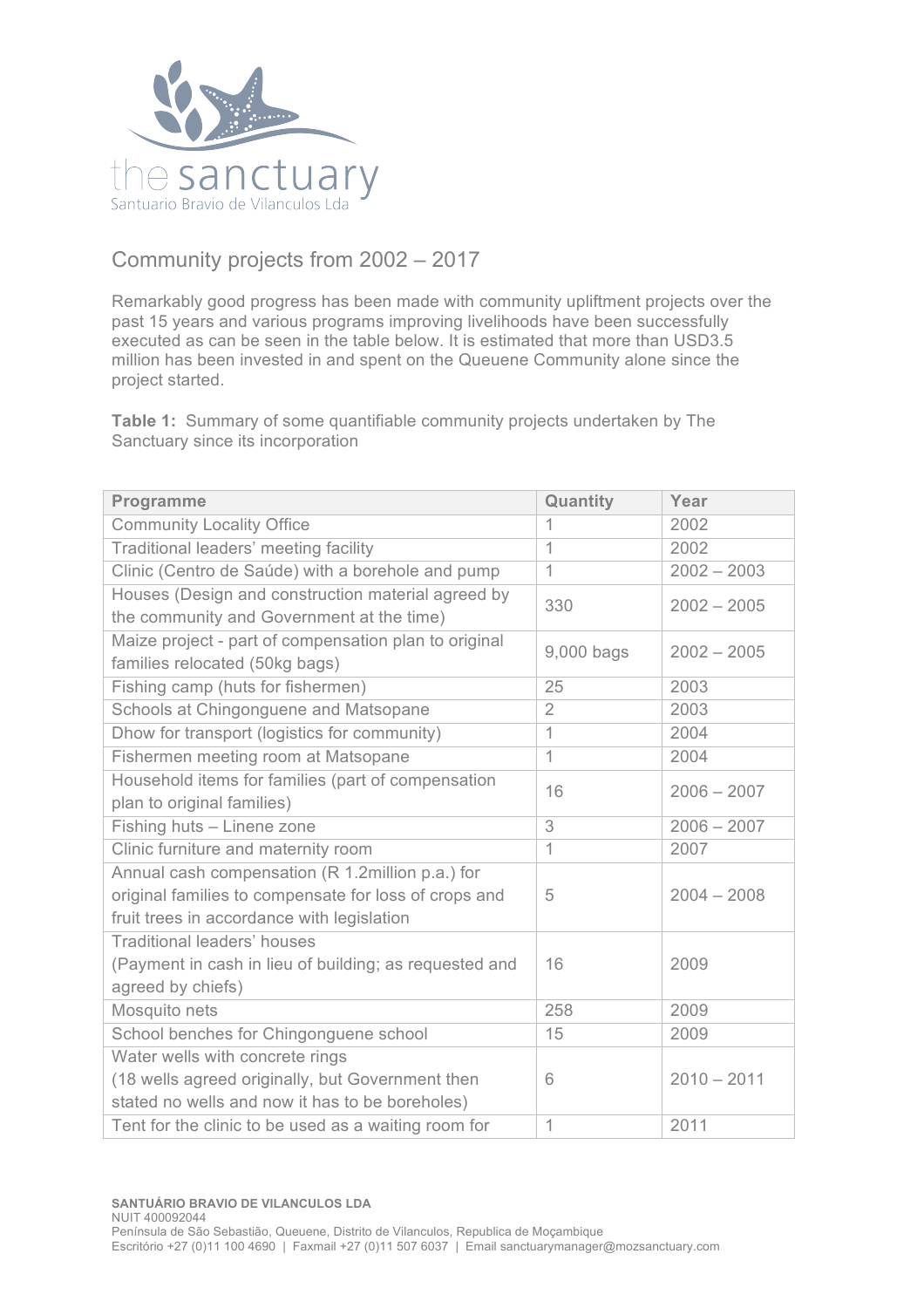

| Programme                                                                                                                                                                  | Quantity       | Year          |
|----------------------------------------------------------------------------------------------------------------------------------------------------------------------------|----------------|---------------|
| pregnant women.                                                                                                                                                            |                |               |
| Dhow sails: Supplying excellent quality replacement<br>sails to fishing dhows identified by the local<br>community.                                                        | 13             | $2011 - 2013$ |
| Waiting room for patients at clinic<br>(SBV provided financial assistance for the building and<br>Ministry of Health took responsibility for the<br>construction thereof.) | 1              | $2008 - 2012$ |
| New block school at Chingonguene with three class<br>rooms (seats 120 students)                                                                                            | $\mathbf{1}$   | $2012 - 2013$ |
| Improved latrines (community requested cash in lieu of<br>infrastructure - paid cash as community wanted)                                                                  | 178            | $2012 - 2013$ |
| Teachers' accommodation at new Chingonguene<br>schools                                                                                                                     | 3              | 2013          |
| Toilets for new school at Chingonguene                                                                                                                                     | 1 block        | 2013          |
| Water storage facilities 15,000liters at the school                                                                                                                        | $\mathbf 1$    | 2013          |
| Boreholes with manual pumps at Matsopane and<br>Chibo zones                                                                                                                | $\overline{2}$ | 2014          |
| Supplying reading glasses to elderly community<br>members.                                                                                                                 | 50             | $2010 - 2014$ |
| Corrugated iron and other building material for<br>Matsopane School                                                                                                        | 20             | 2014          |
| Supplying reading glasses to elderly community<br>members                                                                                                                  | 70             | 2015          |
| English educational books for schools                                                                                                                                      | 300            | 2015          |
| Boreholes with manual pumps                                                                                                                                                | 5              | 2015          |
| English educational books for schools                                                                                                                                      | 485            | 2016          |
| Supplying reading glasses                                                                                                                                                  | 42             | 2016          |
| Paraffin stoves (community requested cash in lieu of<br>paraffin stoves)                                                                                                   | 258            | 2017          |
| Boreholes with manual pumps                                                                                                                                                | 5              | 2017          |

In addition to the programs and investments listed above, The Sanctuary continuously assists with resources such as donating building materials to upgrade schools, churches, the clinic, transportation of medical personnel to and from Vilanculos hospital, medicine and so forth. Other programs initiated by The Sanctuary include health programmes, HIV/AIDS awareness, conservation awareness and promoting tourism, as an industry, through education. With regards to agriculture programmes, an organic farming system was introduced that resulted in the creation of several community vegetable gardens. These now supply some of the fresh vegetables and fruit needed by The Sanctuary, though there is still room for increasing the scope of this aspect.